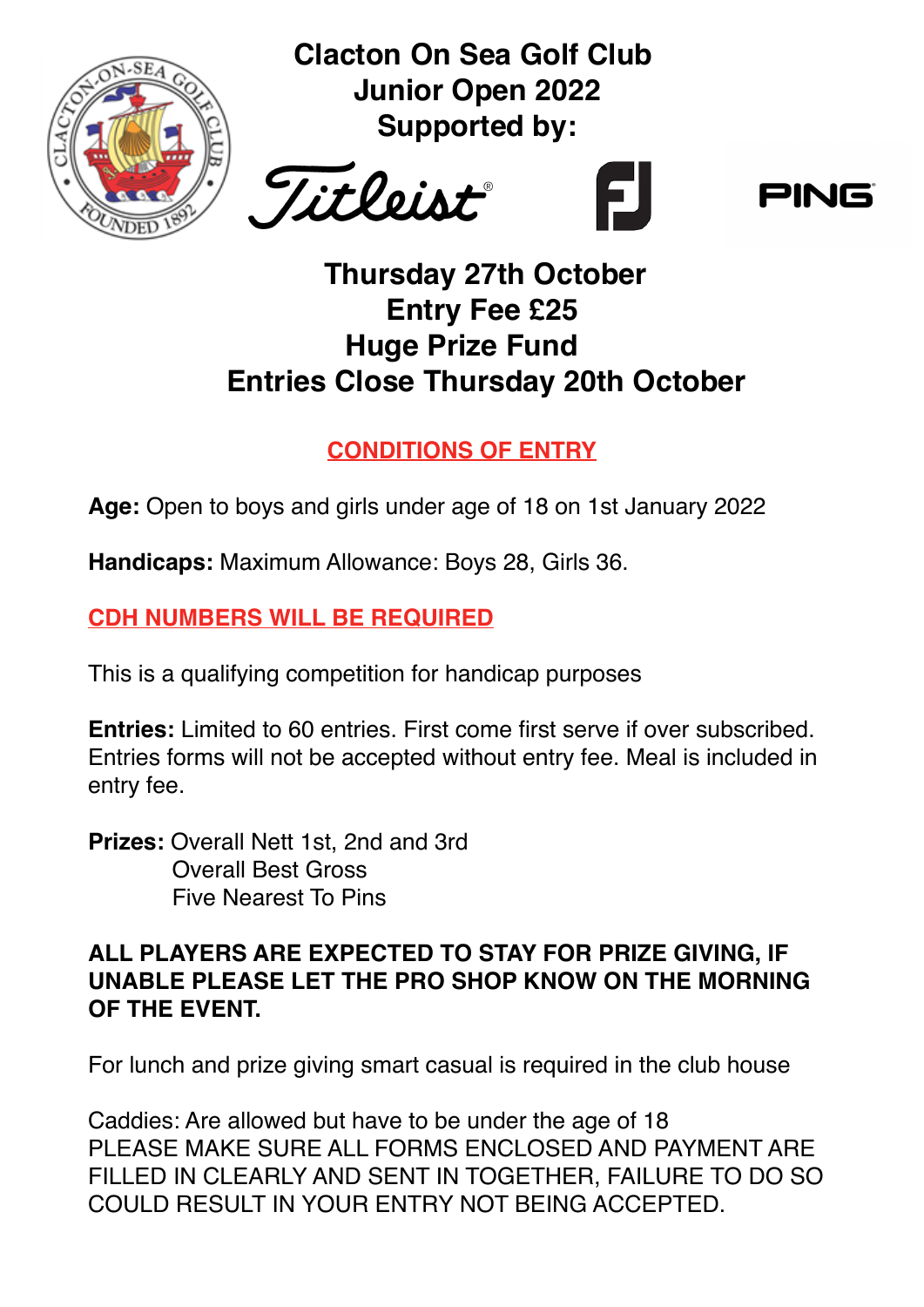# Clacton-On-Sea Golf Club Junior Open 2022

# **Entry Form**

| Post Code:  Telephone Number: |
|-------------------------------|
|                               |
|                               |
|                               |
|                               |

#### ENTRY FEE: £25 PER PLAYER- Includes meal

Please enclose cheque and completed consent form with entry sheet

Cheques payable to CLACTON ON SEA GOLF CLUB Entry forms to be returned to: Samuel Teer, Clacton On Sea Golf Club, West Road, Clacton-On-Sea, Essex, CO15 1AJ

A list of starting times and competitors will be sent to each entrant Closing date for entries is Thursday 20th October

Entries may wish to visit the course for a practice round, at a reduced green fee rate of £10, once you have been notified of the draw. Please make your booking with the Pro-Shop on 01255 421919